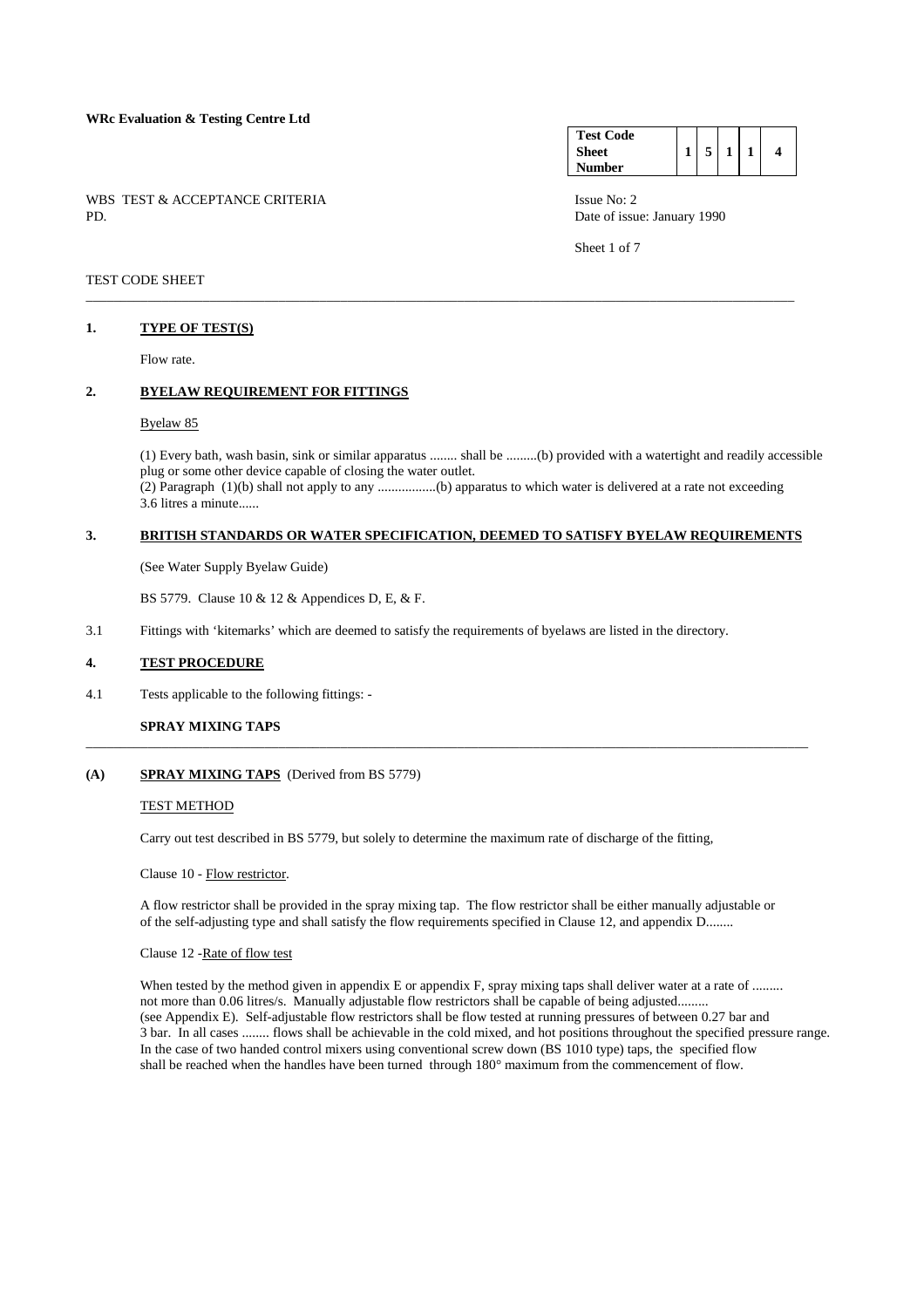| <b>Test Code</b> |  |  |  |
|------------------|--|--|--|
| Sheet            |  |  |  |
| Number           |  |  |  |

Sheet 2 of 7

#### APPENDIX D

\_\_\_\_\_\_\_\_\_\_\_\_\_\_\_\_\_\_\_\_\_\_\_\_\_\_\_\_\_\_\_\_\_\_\_\_\_\_\_\_\_\_\_\_\_\_\_\_\_\_\_\_\_\_\_\_\_\_\_\_\_\_\_\_\_\_\_\_\_\_\_\_\_\_\_\_\_\_\_\_\_\_\_\_\_\_\_\_\_\_\_\_\_\_\_\_\_\_\_\_\_\_\_

Method of setting manually adjustable restrictors.

D.1 General

 The setting procedure for manually adjustable restrictors described in this appendix shall be carried out before the restrictors are tested in accordance with Appendices E, F, H and K.

- D.2 Setting procedure for mixing taps with single sequential control (see 3.2).
- D.2.1 With inlet restrictor. The procedure is as follows.
	- (a) Open control to maximum hot flow position.
	- (b) Isolate cold supply and adjust hot supply to 0.27 bar.
	- (c) Maintaining 0.27 bar, adjust hot restrictor to give flow of 0.045 litre/s.
	- (d) Maintaining 0.27 bar, adjust control towards cold and identify the position where the flow is 0.004 litre/s (10% of flow in (c)).
	- (e) At this position isolate hot supply, turn cold supply and adjust to 0.27 bar.
	- (f) Maintaining 0.27 bar, adjust cold restrictor to give flow of 0.045 litre/s (same as in (c)).
	- (g) The position of the control handle in (f) represents the full cold position referred to in subsequent test procedures.
- D.2.2 With outlet restrictor. The procedure is as follows.
	- (a) Open control to maximum hot flow position.
	- (b) Isolate cold supply, and adjust hot supply pressure to 0.27 bar.
	- (c) Maintain 0.27 bar, adjust restrictor to give flow of 0.045 litre/s.
	- (d) Open cold supply, isolate hot supply.
	- (e) Maintaining 0.27 bar on cold inlet, adjust the control to check that the tap is capable of delivering a cold flow of 0.045 litre/s  $\pm$  20%.
- D.3 Setting procedure for mixing taps with twin (or dual) control for flow and temperature, (see 3.3) and mixing taps with single control, twin (or dual) function, for flow and temperature (see 3.4).
- D.3.1 With inlet restrictor. The procedure is as follows.
	- (a) Open flow control fully.
	- (b) Adjust temperature control to full cold, and with hot supply isolated adjust cold supply to 0.27 bar.
	- (c) Maintaining pressure of 0.27 bar, adjust cold restrictor to give a flow of 0.045 litre/s.<br>
	(d) Isolate cold supply and adjust temperature control to full hot.
	- Isolate cold supply and adjust temperature control to full hot.
	- (e) Turn on hot supply and adjust to 0.27 bar. Maintaining this pressure, adjust hot restrictor to give a flow of 0.045 litre/s.
- D.3.2 With outlet restrictor. The procedure is as follows.
	- (a) Open flow control fully.
	- (b) Adjust temperature control to full cold and with hot supply isolated, adjust cold supply to 0.27 bar.
	- (c) Maintaining 0.27 bar, adjust restrictor to give a flow of 0.045 litre/s.
	- (d) Isolate cold supply and adjust temperature control to full hot.
	- (e) Turn on hot supply and adjust to 0.27 bar. Measure the flow rate, which shall be between 0.03 litre/s and 0.054litre/s.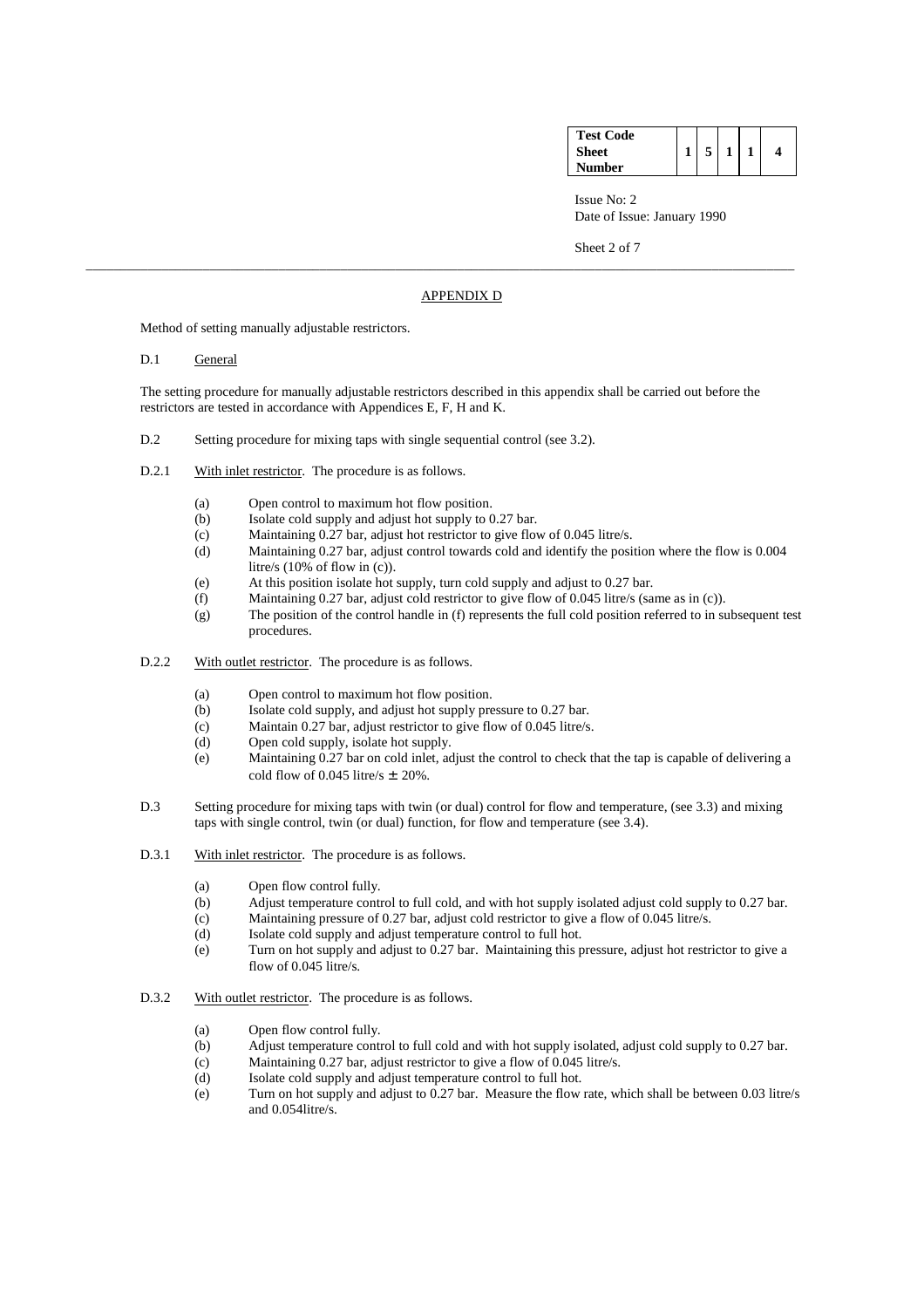| <b>Test Code</b> |  |  |   |
|------------------|--|--|---|
| Sheet            |  |  | 4 |
| Number           |  |  |   |

Sheet 3 of 7

D.4 Setting procedure for combination spray mixing taps with separate controls for hot and cold water (see 3.5).

\_\_\_\_\_\_\_\_\_\_\_\_\_\_\_\_\_\_\_\_\_\_\_\_\_\_\_\_\_\_\_\_\_\_\_\_\_\_\_\_\_\_\_\_\_\_\_\_\_\_\_\_\_\_\_\_\_\_\_\_\_\_\_\_\_\_\_\_\_\_\_\_\_\_\_\_\_\_\_\_\_\_\_\_\_\_\_\_\_\_\_\_\_\_\_\_\_\_\_\_\_\_\_

- D.4.1 With inlet restrictor. The procedure is as follows.
	- (a) Open cold fully and close hot fully.
	- (b) Adjust cold supply to 0.27 bar.
	- (c) Maintaining 0.27 bar, adjust cold restrictor to give 0.045 litre/s.
	- (d) Close cold control fully and open hot control fully.
	- (e) Adjust hot supply to 0.27 bar.
	- (f) Maintaining 0.27 bar, adjust hot restrictor to give 0.045 litre/s.
- D.4.2 With outlet restrictor. The procedure is as follows.
	- (a) Open cold control fully and close hot control fully.
	- (b) Adjust cold supply to 0.27 bar.
	- (c) Maintaining 0.27 bar, adjust cold restrictor to give 0.045 litre/s.
	- (d) Close cold control fully and open hot control fully.
	- (e) Adjust hot supply to 0.27 bar and check that the hot flow rate is 0.045 litre/s  $\pm$  10%.

#### APPENDIX E

Method of measuring the rate of flow through spray mixing taps fitted with manually adjustable flow restrictors.

E.1 Object

 The flow rate test is for the purpose of ensuring that the spray mixing tap under test is capable of being adjusted to deliver water at the specified rates.

## E.2 Apparatus

The following apparatus is required.

- E.2.1 A cold water supply system consisting of a water supply having minimum pressure of 4.5 bar and a minimum rate of flow when the supply pipes are open to atmosphere of 0.2 litre/s (0.1 litre/s each side).
- E.2.2 Two pressure gauges, graduated with a suitable scale and having an accuracy of  $\pm 2\%$ , at the test pressure. A suitable scale is one indicating one hundredths of bar.
- E.2.3 Two flow meters (or other means of measuring flow) graduated with a suitable scale and having an accuracy of  $\pm 2\%$  0f the test flow rate. A suitable scale is one indicating one hundredths of a litre per second.
- E.2.4 Two pressure take-off tees suitable for 15mm tube (see figure 5 and table 1).
- E.2.5 Two 15mm control valves capable of fine regulation.
- E.2.6. Two lengths of copper tube, in accordance with table X of BS 2871: Part 1: 1971, to be connected to the inlets of the mixing valve under test, having the following features:
	- (a) the length dimensions as shown in figure 6;
	- (b) external diameter and thickness 15mm x 0.7mm;
	- (c) radius of pipe bends  $\circledR$  to the centreline equal to  $60 \pm 10$ mm.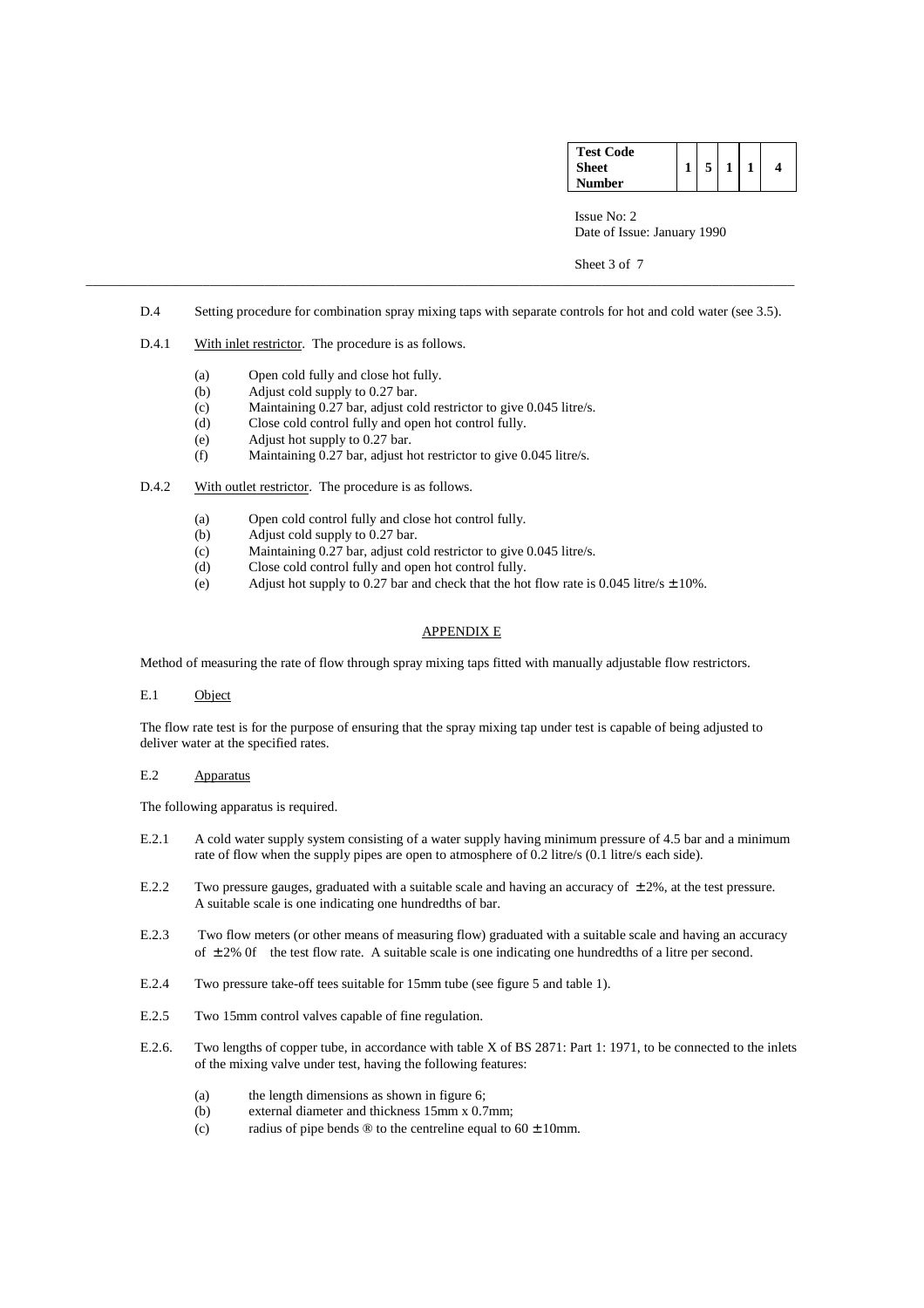| <b>Test Code</b> |  |  |  |
|------------------|--|--|--|
| <b>Sheet</b>     |  |  |  |
| Number           |  |  |  |

Sheet 4 of 7

#### E.3 Procedure

- E.3.1 Connect test apparatus as shown in figure 6 to the cold water supply.
- E.3.2 Connect the mixing tap to be tested to the test apparatus as shown in figure 6.
- E.3.3 Open the spray mixing tap under test and adjust the control handle (s) ensuring that flows and pressures on both sides are within 10% of each other. Adjustable restrictors shall have been set in accordance with the requirements of appendix D.

\_\_\_\_\_\_\_\_\_\_\_\_\_\_\_\_\_\_\_\_\_\_\_\_\_\_\_\_\_\_\_\_\_\_\_\_\_\_\_\_\_\_\_\_\_\_\_\_\_\_\_\_\_\_\_\_\_\_\_\_\_\_\_\_\_\_\_\_\_\_\_\_\_\_\_\_\_\_\_\_\_\_\_\_\_\_\_\_\_\_\_\_\_\_\_\_\_\_\_\_\_\_\_

 E.3.4 Adjust the control handle(s) of the spray mixing tap to obtain full flow through the cold water port, i.e. minimum or no hot water flow. Adjust the water supply so that the pressure gauge indicates the required minimum test pressure

(0.27 bar).

Record rate of flow in litres per second on the cold side, which shall be between 0.03 litre/s and 0.06 litre/s.

 E.3.5 Open the mixing tap to obtain full flow through the hot water port, i.e. minimum, or no cold water flow. Adjust the water supply so that the pressure gauge indicated the required minimum test pressure (0.27 bar).

Record the rate of flow in litres per second on the hot side, which shall be between 0.03 litre/s and 0.06 litre/s.

- E.3.6 Reset restrictors as specified in appendix D but use a test pressure of 3 bar.
- E.3.7 Repeat E.3.3 at a test pressure of 3 bar.
- E.3.8 Repeat E.3.4 at a test pressure of 3 bar.
- E.3.9 Repeat E.3.5 at a test pressure of 3 bar.
- E.4 Recording

 Record whether or not the spray mixing tap, with the manually adjustable flow restrictor, will deliver water at the specified rates.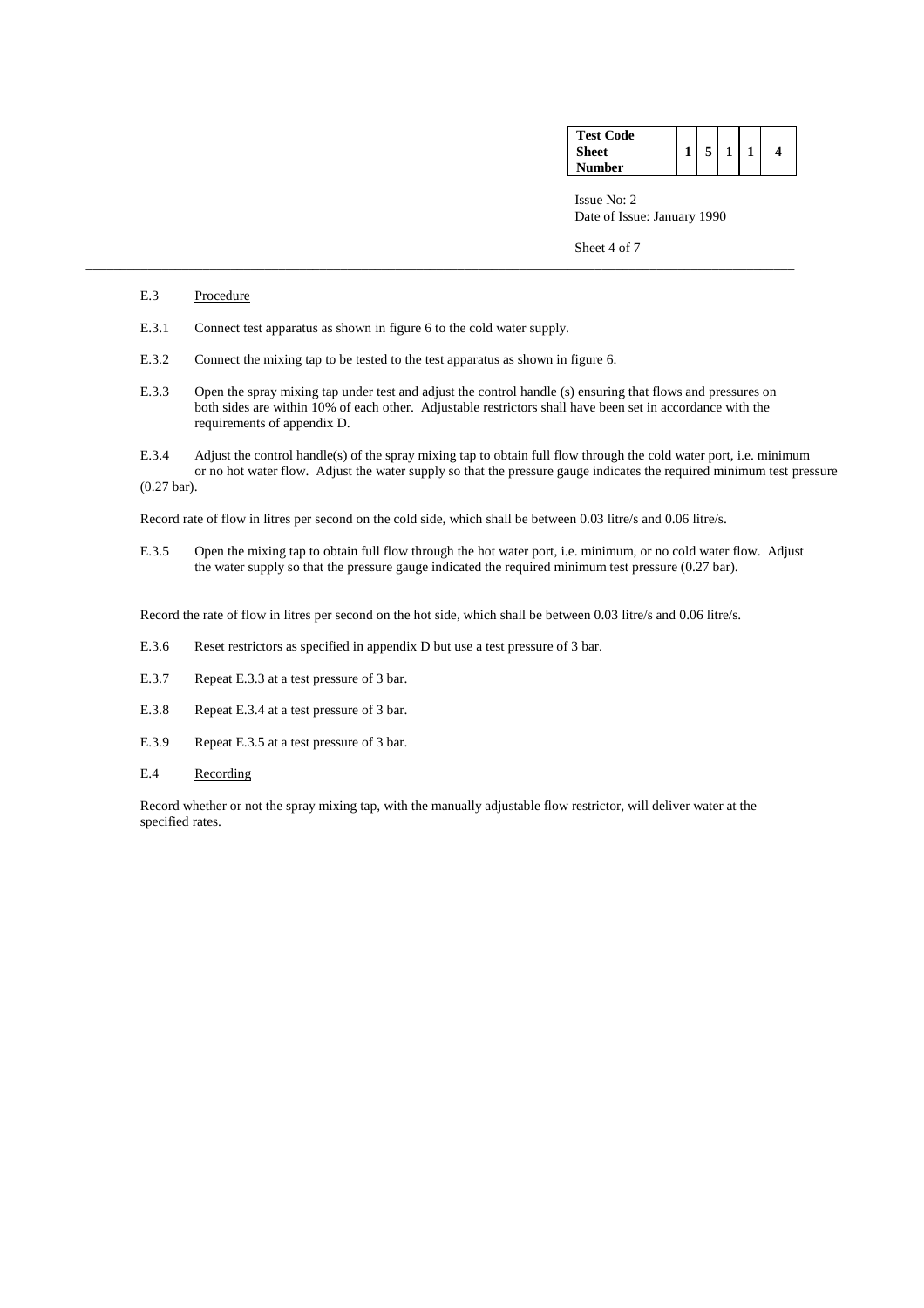| <b>Test Code</b><br><b>Sheet</b><br>Number |  |  |  |  | 4 |
|--------------------------------------------|--|--|--|--|---|
|--------------------------------------------|--|--|--|--|---|

Issue No: 2 Date of Issue: January 1990

Sheet 5 of 7



\_\_\_\_\_\_\_\_\_\_\_\_\_\_\_\_\_\_\_\_\_\_\_\_\_\_\_\_\_\_\_\_\_\_\_\_\_\_\_\_\_\_\_\_\_\_\_\_\_\_\_\_\_\_\_\_\_\_\_\_\_\_\_\_\_\_\_\_\_\_\_\_\_\_\_\_\_\_\_\_\_\_\_\_\_\_\_\_\_\_\_\_\_\_\_\_\_\_\_\_\_\_\_

Dimensions are in millimetres. NOTE. Drawings are diagrammatic only. Figure 5. Details of pressure take-off tee

| Table 1 - Dimensions of pressure take-off tee |  |  |  |
|-----------------------------------------------|--|--|--|
|                                               |  |  |  |

| Size          | $\mathbf{r}$<br>(BS 864: | ָט                  | ◡                    | ◡            | $\blacksquare$<br>⊷ | ∽                                  | ∽<br>ີ                     | v.<br>Н                       |    | $\mathbf{v}$<br>v       | ∸                                  |
|---------------|--------------------------|---------------------|----------------------|--------------|---------------------|------------------------------------|----------------------------|-------------------------------|----|-------------------------|------------------------------------|
|               | Part 2)                  |                     |                      |              |                     |                                    |                            |                               |    |                         |                                    |
| $\frac{1}{2}$ | -<br>$\overline{ }$      | $\sim$<br>JІ<br>- - | 127<br>$1 \angle .1$ | $\sim$<br>33 | $ -$<br>55          | $\sim$<br>$\overline{\phantom{0}}$ | $1 \cap F$<br>$1 \angle 0$ | G <sup>1</sup> / <sub>4</sub> | 43 | $\mathsf{u}.\mathsf{v}$ | $\sim$<br>$\overline{\phantom{a}}$ |

NOTE All dimensions are in millimeters except where otherwise indicated.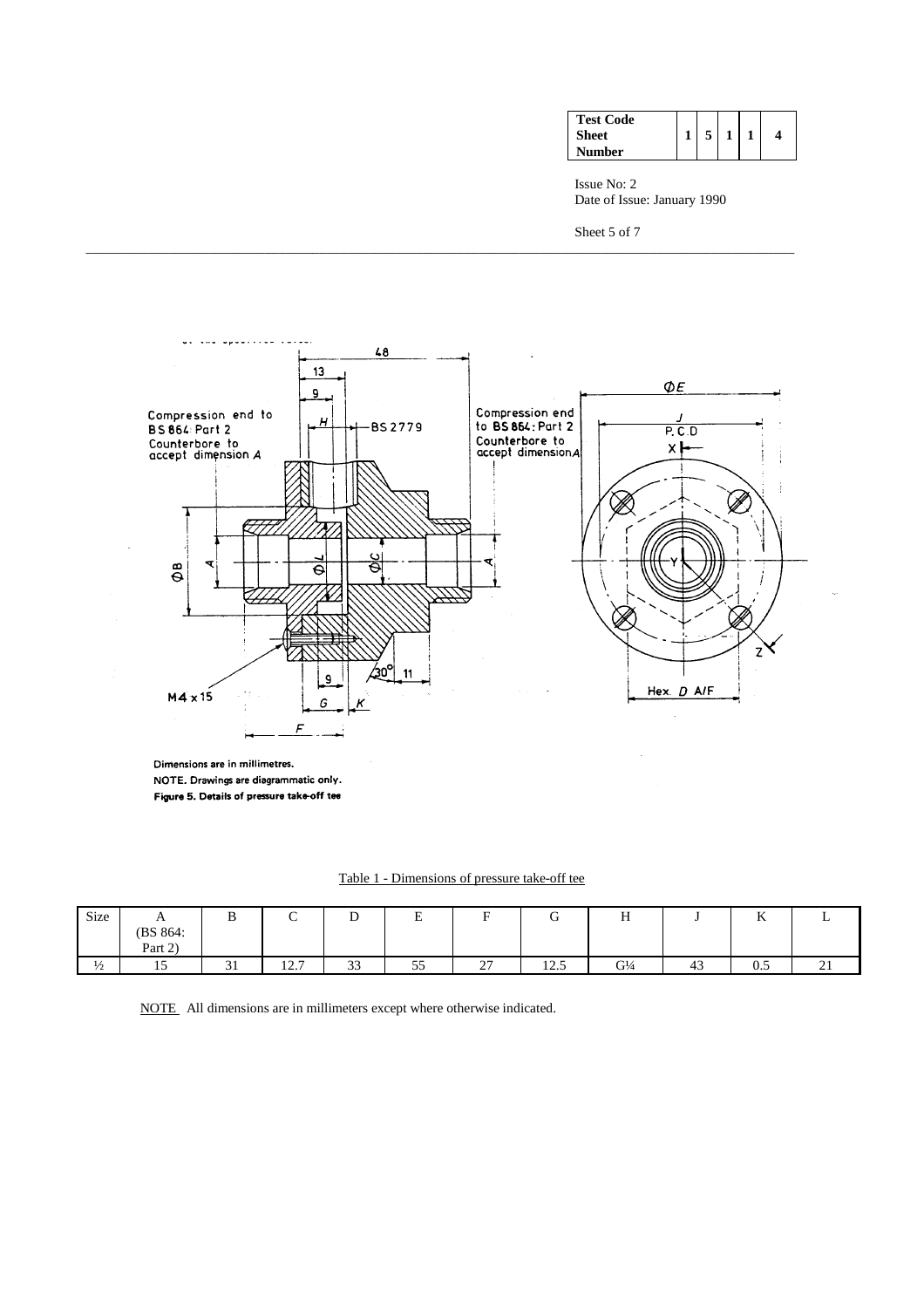| <b>Test Code</b> |  |  |  |
|------------------|--|--|--|
| <b>Sheet</b>     |  |  |  |
| <b>Number</b>    |  |  |  |

Sheet 6 of 7

Method of measuring the rate of flow through spray mixing taps fitted with self-adjusting restrictors.

\_\_\_\_\_\_\_\_\_\_\_\_\_\_\_\_\_\_\_\_\_\_\_\_\_\_\_\_\_\_\_\_\_\_\_\_\_\_\_\_\_\_\_\_\_\_\_\_\_\_\_\_\_\_\_\_\_\_\_\_\_\_\_\_\_\_\_\_\_\_\_\_\_\_\_\_\_\_\_\_\_\_\_\_\_\_\_\_\_\_\_\_\_\_\_\_\_\_\_\_\_\_\_

#### F.1 Object

 The object of the test is to determine whether or not the specimen spray mixing tap will deliver water at the specified rates.

#### F.2 Apparatus

The apparatus is as specified in E.2.

# F.3 Procedure

- F.3.1 Connect test apparatus as shown in figure 6 to the water supply.
- F.3.2 Connect spray mixing tap to be tested to the test apparatus as shown in figure 6.
- F.3.3 Adjust the supply pressure to 0.27 bar. Open spray mixing tap by rotating the handle(s) to the cold position and record the rate of flow in litres per second.
- F.3.4 Adjust the handle(s) to the mid position and adjust the supply pressures to 0.27 bar and record the rate of flow in litres per second.
- F.3.5 Adjust the handle(s) to the fully open position. Adjust the supply pressure to 0.27 bar and record the rate of flow in litres per second.
- F.3.6 Repeat the above procedure using a supply pressure of 3 bar.
- F.4 Recording

Record whether or not the spray mixing tap with self-adjusting flow restrictor will deliver water at the specified rates.